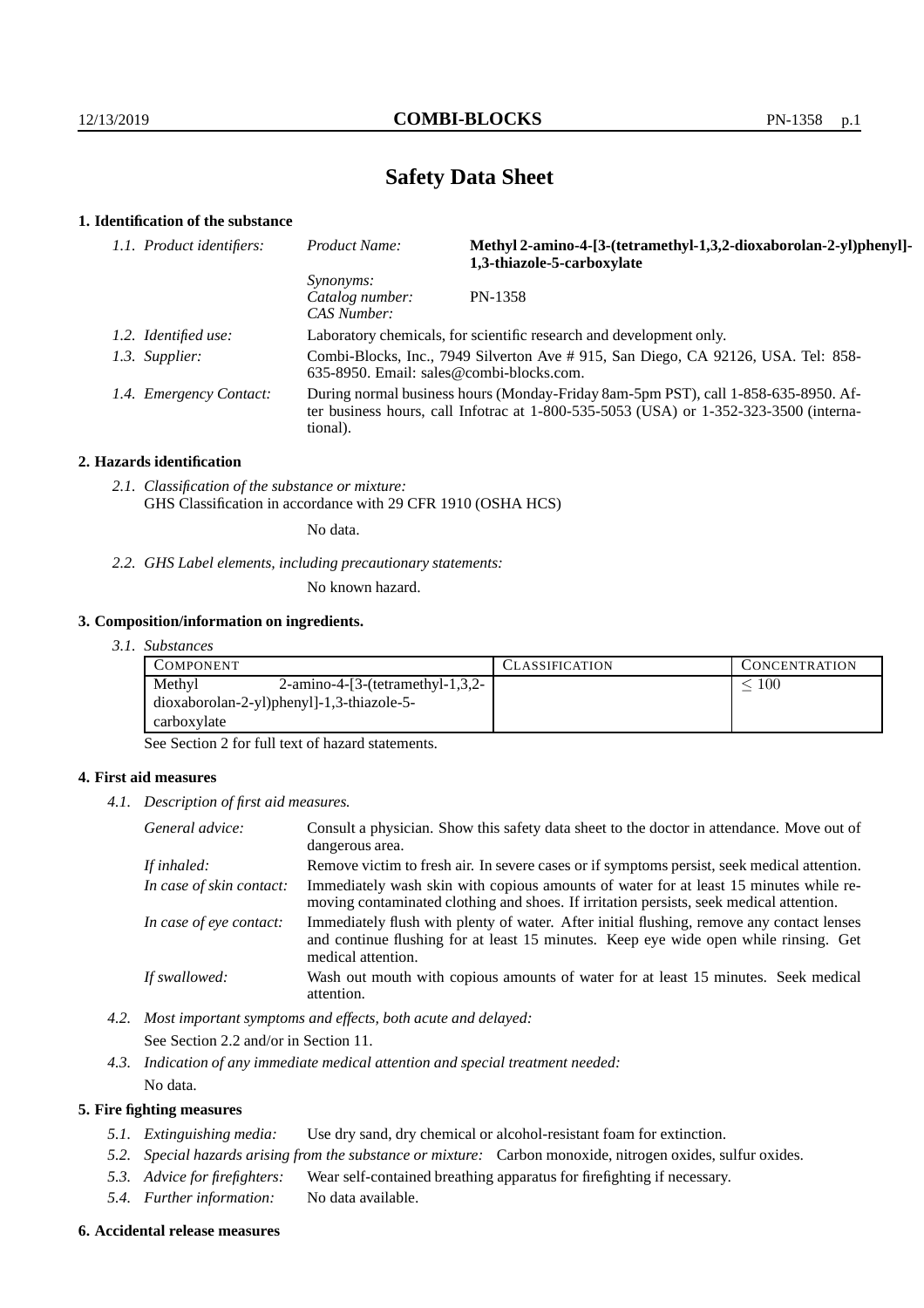- *6.1. Personal precautions, protective equipment and emergency procedures:* Ensure adequate ventilation. Use personal protective equipment.
- *6.2. Environmental precautions:* Should not be released into the environment. See Section 12 for additional ecological information.
- *6.3. Methods and materials for containment and cleaning up:* Sweep up or vacuum up spillage and collect in suitable container for disposal.
- *6.4. Reference to other sections:* Refer to protective measures listed in Sections 8 and 13.

#### **7. Handling and storage**

- *7.1. Precautions for safe handling:* Avoid contact with skin and eyes. Avoid inhalation of vapour or mist. Keep away from sources of ignition - No smoking. Take measures to prevent the build up of electrostatic charge. For precautions see section 2.2.
- *7.2. Conditions for safe storage, including any incompatibilities:* Store refrigerated. Keep container tightly closed in a dry and well-ventilated place. Containers which are opened must be carefully resealed and kept upright to prevent leakage.
- *7.3. Specific end use(s):* Laboratory chemicals, for scientific research and development only.

#### **8. Exposure Controls / Personal protection**

*8.1. Control parameters:*

*Components with workplace control parameters:* Contains no substances with occupational exposure limit values. *8.2. Exposure controls:*

*Appropriate engineering controls:* Ensure that eyewash stations and safety showers are close to the workstation

location. Ensure adequate ventilation, especially in confined areas.

*Personal protective equipment:*

| Eye/face protection:    | Wear appropriate protective eyeglasses or chemical safety goggles as described by OSHA's<br>eye and face protection regulations in 29 CFR 1910.133 or European Standard EN166.                                                                                                                                         |
|-------------------------|------------------------------------------------------------------------------------------------------------------------------------------------------------------------------------------------------------------------------------------------------------------------------------------------------------------------|
| Skin protection:        | Handle with gloves. Gloves must be inspected prior to use. Use proper glove removal<br>technique (without touching glove's outer surface) to avoid skin contact with this product.<br>Dispose of contaminated gloves after use in accordance with applicable laws and good<br>laboratory practices. Wash and dry hands |
| <b>Body Protection:</b> | Complete suit protecting against chemicals, Flame retardant antistatic protective clothing.,<br>The type of protective equipment must be selected according to the concentration and<br>amount of the dangerous substance at the specific workplace.                                                                   |
| Respiratory protection: |                                                                                                                                                                                                                                                                                                                        |

Control of environmental exposure: Prevent further leakage or spillage if safe to do so. Do not let product enter drains.

#### **9. Physical and chemical properties**

*9.1. Information on basic physical and chemical properties*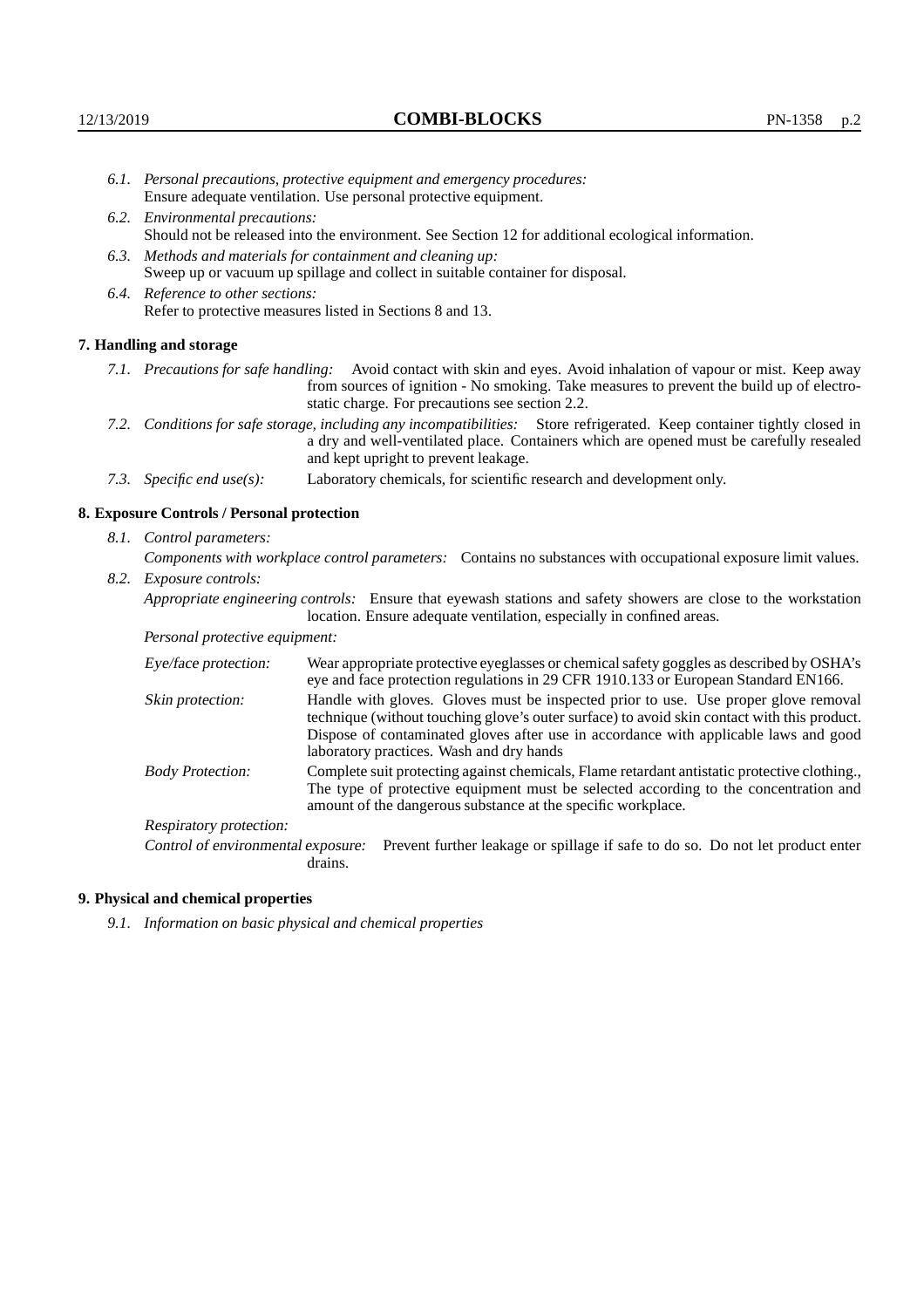| (a)     | Appearance:                                   | No data  |
|---------|-----------------------------------------------|----------|
| (b)     | Odour:                                        | No data  |
| (c)     | Odour Threshold:                              | No data  |
| (d)     | $pH$ :                                        | No data  |
| (e)     | Melting point/freezing point:                 | No date. |
| (f)     | Initial boiling point and boiling range:      | No data  |
| (g)     | Flash point:                                  | No data  |
| (h)     | Evaporatoin rate:                             | No data  |
| (i)     | Flammability (solid, gas):                    | No data  |
| (j)     | Upper/lower flammability or explosive limits: | No data  |
| (k)     | Vapour pressure:                              | No data  |
| (1)     | Vapour density:                               | No data  |
| (m)     | Relative density:                             | No data  |
| (n)     | Water solubility:                             | No data  |
| $\circ$ | Partition coefficient: n-octanol/water:       | No data  |
| (p)     | Auto-ignition:                                | No data  |
| (q)     | Decomposition temperature:                    | No data  |
| (r)     | Viscosity:                                    | No data  |
| (s)     | Explosive properties:                         | No data  |
| (t)     | Oxidizing properties:                         | No data  |
|         |                                               |          |

*9.2. Other safety information:*

Formula  $C_{17}H_{21}BN_2O_4S$ Molecular weight 360.2 CAS Number

### **10. Stability and reactivity**

*10.1. Reactivity* No data

*10.2. Chemical stability* Stable under recommended storage conditions.

- *10.3. Possibility of hazardous reactions* No data
- *10.4. Conditions to avoid*
- *10.5. Incompatible material* No data.
- *10.6. Hazardous decomposition products:*

Hazardous decomposition products formed under fire conditions: Carbon monoxide, nitrogen oxides, sulfur oxides. Other decomposition products: No data In the event of fire: See Section 5.

### **11. Toxicological information**

*11.1 Information on toxicological effects*

| Acute toxicity:                                                                  | No data available.                                                                                                                              |  |  |  |
|----------------------------------------------------------------------------------|-------------------------------------------------------------------------------------------------------------------------------------------------|--|--|--|
| Skin irritation/corrosion:                                                       | No data available.                                                                                                                              |  |  |  |
| Eye damage/irritation:                                                           | No data available.                                                                                                                              |  |  |  |
| Respiratory or skin sensitization:                                               | No data available.                                                                                                                              |  |  |  |
| Germ cell mutagenicity:                                                          | No data available.                                                                                                                              |  |  |  |
| Carcinogenicity:                                                                 | No data available.                                                                                                                              |  |  |  |
| Reproductive toxicity:                                                           | No data available.                                                                                                                              |  |  |  |
| Specific target organ system toxicity - single exposure:<br>No data available.   |                                                                                                                                                 |  |  |  |
| Specific target organ system toxicity - repeated exposure:<br>No data available. |                                                                                                                                                 |  |  |  |
| Aspiration hazard:                                                               | No data available.                                                                                                                              |  |  |  |
| Additional information:                                                          | To the best of our knowledge, the chemical, physical and toxicological proper-<br>ties of this substance have not been thoroughly investigated. |  |  |  |

## **12. Ecological information**

| 12.1. Toxicity                      | No data available. |
|-------------------------------------|--------------------|
| 12.2. Persistence and degradability | No data available. |